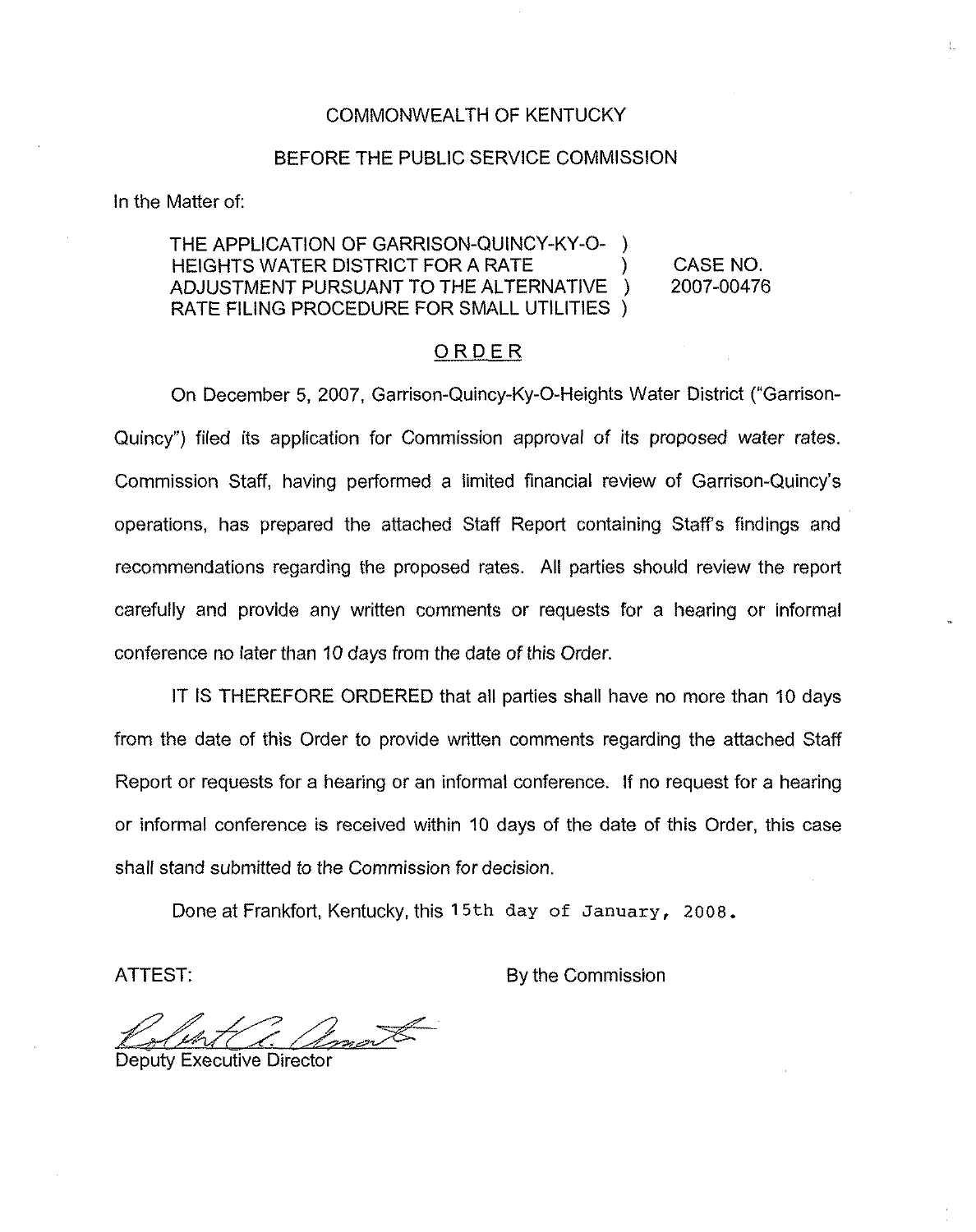#### STAFF REPORT

### ON

#### GARRISON-QUINCY-KY-0-HEIGHTS WATER DISTRICT

#### CASE NO. 2007-00476

Pursuant to a request by Garrison-Quincy-Ky-0-Heights Water District ("Garrison-Quincy") for assistance with the preparation of a rate application for its water operations, Commission Staff ("Staff") performed a limited financial review of Garrison-Quincy's test year operations for the calendar year ending December 31, 2006. The scope of Staff's review was limited to obtaining information as to whether the test period operating revenues and expenses were representative of normal operations. Insignificant or immaterial discrepancies were not pursued and are not addressed herein.

Upon completion of the review, Staff assisted Garrison-Quincy in the development and preparation of a rate application. The application included an adjusted pro forma operating income statement wherein adjustments were made to test year operating revenues and expenses that were known and measurable and deemed to be reasonable, as shown in Attachment B to this report. The rates proposed by Garrison-Quincy were based on the pro forma income statement as shown in the application. Using a 1.2 debt service coverage, which is frequently used by the Commission to determine revenue requirements for small water utilities, Garrison-Quincy could have justified a revenue requirement of \$458,925 and a revenue increase of \$102,689. However, Garrison-Quincy is proposing to increase its annual revenue from water rates by \$88,852, an increase of 25% over normalized water sales revenue of \$355,409. This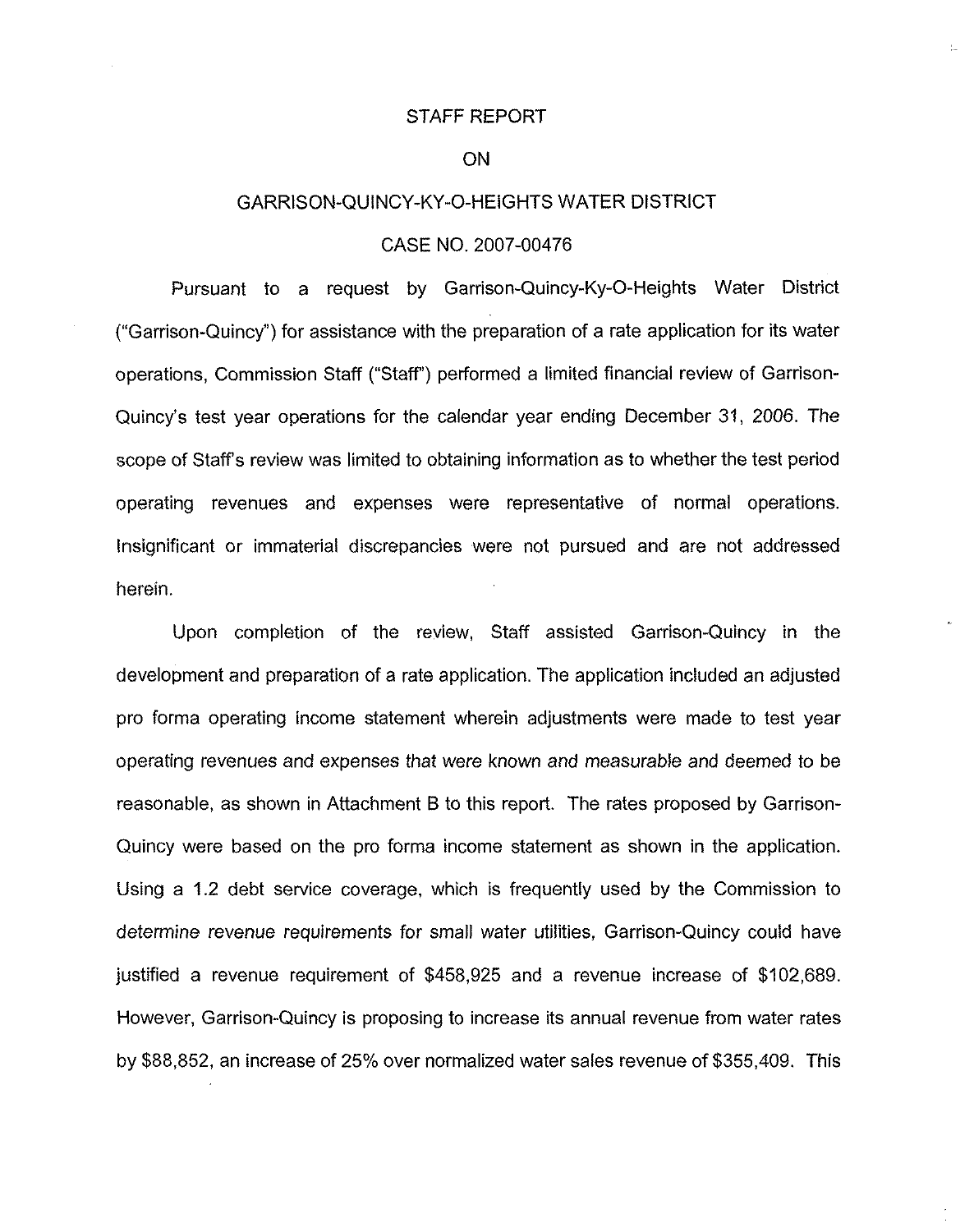increase would allow Garrison-Quincy to pay its operating expenses and debt service, and produce a positive cash flow.

On December 5, 2007, Garrison-Quincy filed its rate application with the Commission. Based on the information included in Garrison-Quincy's application, Staff is of the opinion that the rates as shown in Attachment A of this report and the utility's calculation of its revenue requirement as shown in Attachment B are reasonable and should be approved by this Commission. Eddie Beavers is responsible for all revenue adjustments and the calculation of the proposed rates. Jack Kaninberg is responsible for the determination of the revenue requirement,

#### **Signatures**

ack Kanules

ŧ.

Prepared by: Jack Kaninbefg Financial Analyst, Water and Sewer Revenue Requirements Branch Division of Financial Analysis

Eddie Beau

Prepared by: Eddie Beavers Rate Analyst, Communications, Water, and Sewer Rate Design Branch Division of Financial Analysis

Case No. 2007-00476 Staff Report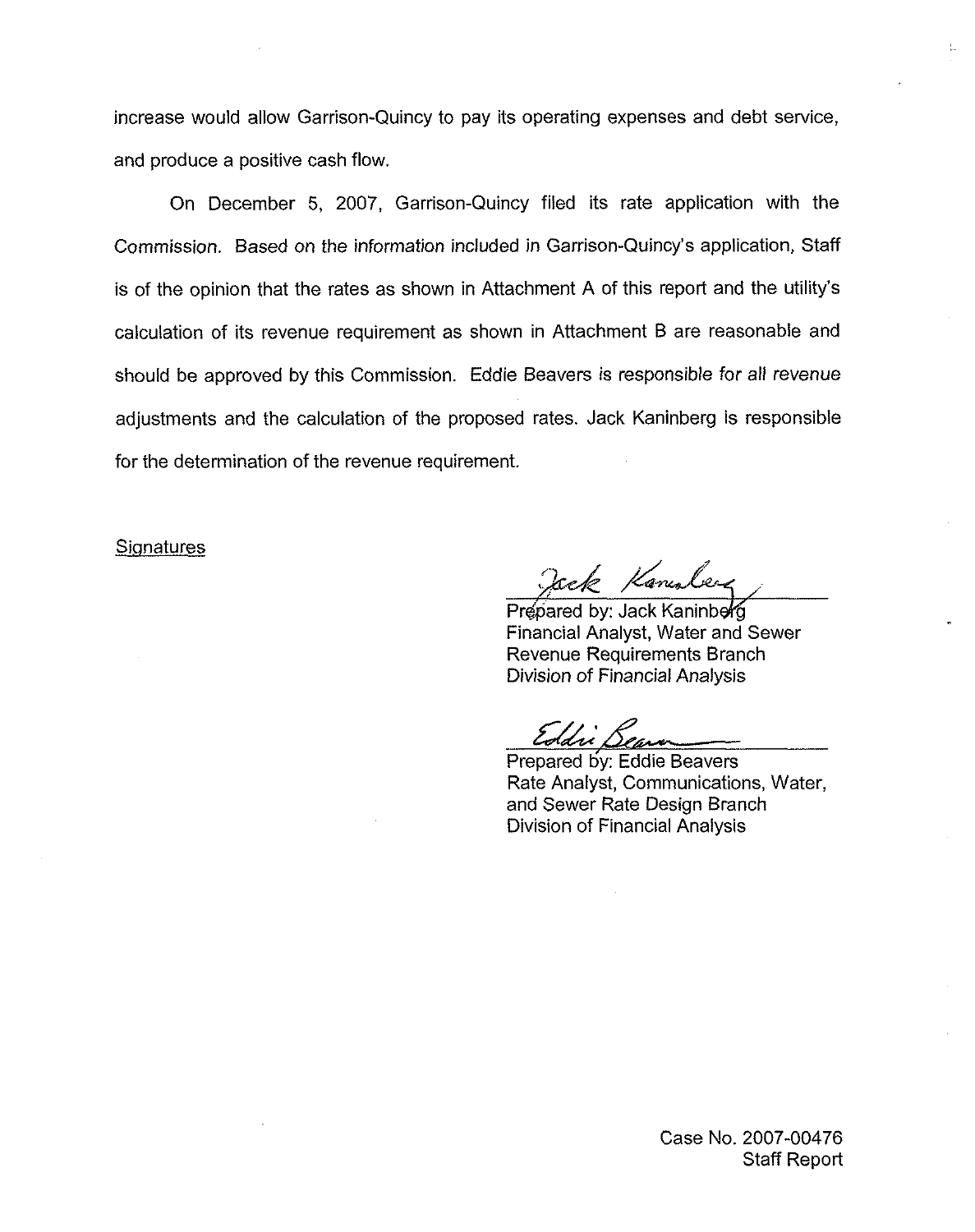# ATTACHMENT A STAFF REPORT CASE NO. 2007-00476 STAFF'S RECOMMENDED RATES

# **Monthly Water Rates**

## 5/8" x 3/4" Meter:

| First | 2,000 gallons    |
|-------|------------------|
| Next  | 3,000 gallons    |
| Next  | 5,000 gallons    |
| Over  | $10,000$ gallons |

# 1" Meter:

| First | $10,000$ gallons |
|-------|------------------|
| Over  | $10,000$ gallons |

# 2" Meter:

| First | 50,000 gallons |
|-------|----------------|
| Over  | 50,000 gallons |

\$16.53Minimum Bill 6.49 per 1,000 gallons 5.43 per 1,000 gallons 4.29 per 1,000 gallons

\$63.15 Minimum Bill 4.29 per 1,000 gallons

\$234.?5 Minimum Bill 4.29 per 1,000 gallons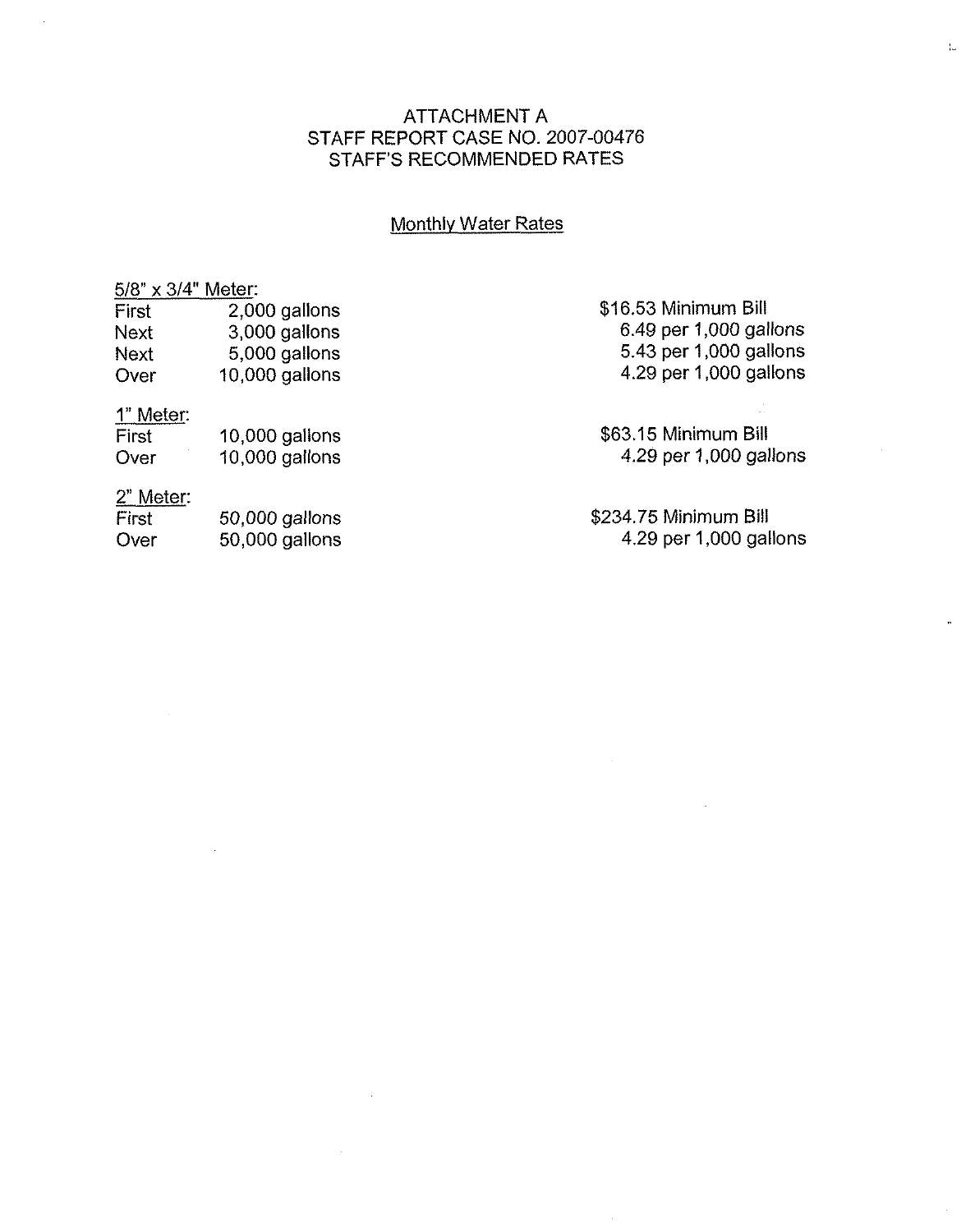| <b>ATTACHMENT B</b>              |
|----------------------------------|
| STAFF REPORT CASE NO. 2007-00476 |

 $\mathbf{L}$ 

| <b>Garrison-Quincy Attachment B</b>    | 2006          | <b>Adjustments</b> | Ref.                    | <b>Adjusted</b> |
|----------------------------------------|---------------|--------------------|-------------------------|-----------------|
|                                        |               |                    |                         |                 |
| <b>Water Sales Revenue</b>             | \$317,851     | (\$5,974)          |                         | \$311,877       |
| Other Op. Revenue                      | \$11,004      | \$32,528           |                         | \$43,532        |
| <b>Water Sales Revenue</b>             | \$328,855     | \$26,554           | A                       | \$355,409       |
|                                        |               |                    |                         |                 |
| <b>Employee Salaries Expense</b>       | \$89,332      | \$11,623           | $\overline{B}$          | \$100,955       |
| <b>Officer Salaries Expense</b>        | \$6,600       | $\Omega$           |                         | \$6,600         |
| Pensions/Benefits Expense              | \$12,632      | \$5,711            | $\overline{c}$          | \$18,343        |
| <b>Purchased Water Expense</b>         | \$31,578      | (\$4,391)          | D                       | \$27,187        |
| <b>Purchased Power Expense</b>         | \$19,409      | (\$1,968)          | $\overline{\mathsf{E}}$ | \$17,441        |
| <b>Chemicals Expense</b>               | \$4,212       | (\$427)            | $\overline{\mathbf{F}}$ | \$3,785         |
| Materials/Supplies Expense             | \$15,996      | O                  |                         | \$15,996        |
| <b>Contract Services-Acct. Expense</b> | \$3,000       | \$200              | G                       | \$3,200         |
| <b>Contract Services-Other Expense</b> | \$1,300       | 0                  |                         | \$1,300         |
| <b>Transportation Expense</b>          | \$4,119       | $\mathbf 0$        |                         | \$4,119         |
| Insurance Expense                      | \$23,069      | $\mathbf 0$        |                         | \$23,069        |
| Reg. Com Expense                       | $\Omega$      | \$561              | H                       | \$561           |
| <b>Bad Debt Expense</b>                | \$2,191       | (\$1,394)          |                         | \$797           |
| Miscellaneous Expense                  | \$33,059      | (\$4,481)          | $\overline{\mathbf{J}}$ | \$27,672        |
|                                        |               | (\$533)            |                         |                 |
|                                        |               | (373)              |                         |                 |
| Tot. Water Util. Expense               | \$246,497     | \$4,528            |                         | \$251,025       |
| <b>Depreciation Expense</b>            | \$125,070     | o                  |                         | \$125,070       |
| <b>Amortization Expense</b>            | $\Omega$      | \$3,320            | Κ                       | \$3,320         |
|                                        |               | \$124              |                         | \$124           |
| Taxes OT Income Expense                | \$7,609       | \$619              | L                       | \$8,228         |
| <b>Total Operating Expenses</b>        | \$379,176     | \$8,591            |                         | \$387,767       |
| <b>Total Operating Income</b>          | $($ \$50,321) | \$17,963           |                         | $($ \$32,358)   |
| Interest Income                        | \$10,849      | (\$10,022)         | M                       | \$827           |
| Interest Expense                       | (\$43,265)    | n                  |                         | ( \$43,265)     |
| Net Income                             | (\$82,737)    | \$7,941            |                         | (\$74,796)      |

\$ 387,767 - Adjusted Operating Expenses

\$ 71,158 - 1.2 Debt Service Coverage

 $$$  458,925 - Revenue Requireme

(\$355,409) - Normalized Revenues

 $($ \$  $827)$  - Interest Income

\$102,689 - Justified Increase

\$ 88,852 - Requested Increase (25% over Normalized Revenues)

#### Pro Forma Debt Service:

\$14,600 —2008 principal \$16,200 —2009 principal \$17.300 - 2010 principa  $\overline{\$48, 100} - \text{Total}$ 

\$16,033—3 yr. avg. \$43 <sup>265</sup> —<sup>2006</sup> Interest  $$59,298 -$  Debt Service x 1.2 = \$71,158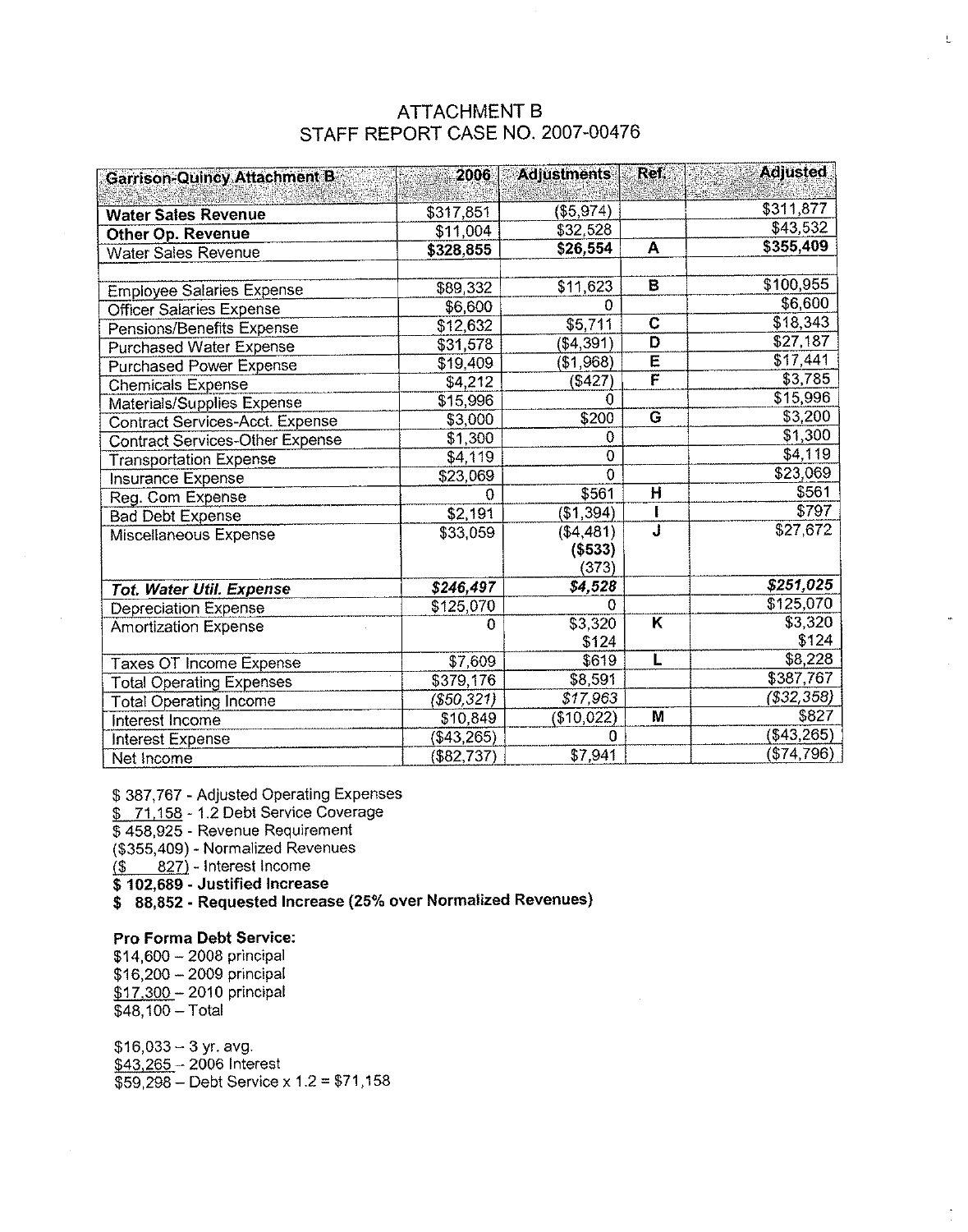Reference Notes:

A. Water Saies Revenue was normalized based on the results of commission staff's billing analysis

B.Employee Salaries Expense was adjusted to reflect the 2007 salaries of five workers, as follows:

| ⊺itle∶               | 2007 Salary  |
|----------------------|--------------|
| Manager              | \$29,806.40  |
| Operator             | \$23,732.80  |
| Operator             | \$18,220.80  |
| Office Worker        | \$16,078.40  |
| <b>Office Worker</b> | \$13,117.00  |
| Total                | \$100,955.40 |

C. Pensions and Benefits Expense was adjusted to reflect a retirement system contribution rate of 16.17%on pro forma salaries of \$100,955 for 2007, and a contribution rate of 2% into a 401k fund.

D. Normalized Purchased Water Expense was calculated as follows, including an adjustment for excess line loss (Garrison-Quincy's fine loss was 22.87% for 2006, and the Commission normally sflows no more than 15% line loss for ratemaking purposes):

|                          | 2006   | Proforma   | Purchased  | <b>Produced</b> |
|--------------------------|--------|------------|------------|-----------------|
| Purchased (23.87%)       | 17.503 |            |            |                 |
| Produced (76.13%)        | 55,833 |            |            |                 |
| Tot. (100%)              | 73,336 |            |            |                 |
|                          |        |            |            |                 |
| Water sold (72.67%)      | 53,292 | 53,781,472 |            |                 |
| Water used by GQ (4.46%) | 3,274  | 3,300      |            |                 |
| Subtotal (77.13%)        |        | 53,784,772 |            |                 |
| Unacct for loss (22.87%) | 16.770 | 16,925,583 |            |                 |
| Total (100%)             | 73,336 | 74,007,805 |            |                 |
| Hold to 15% line loss    |        | 9,491,430  |            |                 |
| Add Sales and Use        |        | 53,784,772 |            |                 |
| Total if 15% line loss   |        | 63,276,202 | 15,104,029 | 48, 172, 173    |
| Actual at 22.87%         |        | 16,925,583 |            |                 |
| 15% line loss            |        | 9,491,430  |            |                 |
| Excess line loss         |        | 7,434,153  | 1,774,532  | 5,659,621       |
|                          |        |            | \$1.80/th. |                 |
| Line loss Adjustment     |        |            | \$3,194    |                 |

-2006 Purchased Water Expense  $$31,578$  divided by Purchases of  $17,503 = $1.80$  average rate. -Proforma purchases of 15,104,029 (including 15% line loss)  $\times$  \$1.80 = \$27,187 allowed purchased water expense.

E. Purchased Power Expense was adjusted for excess line loss as follows:

2006 Purchased Power Expense - \$19,409 Divided by 2006 thousand gallons produced and purchased of 73,336 = \$.2647 purchased power cost per thousand x total excess line loss of 7,434,153 gallons = \$1,968 adjustment

F. Chemicals Expense was adjusted for excess line loss as follows:

2006 Chemicals Expense \$4,212 Divided by 2006 thousand gallons produced of 55,833 = \$.0754 chemicals cost per thousand x Excess proforma production of  $5,659,621$  gallons = \$427 adjustment